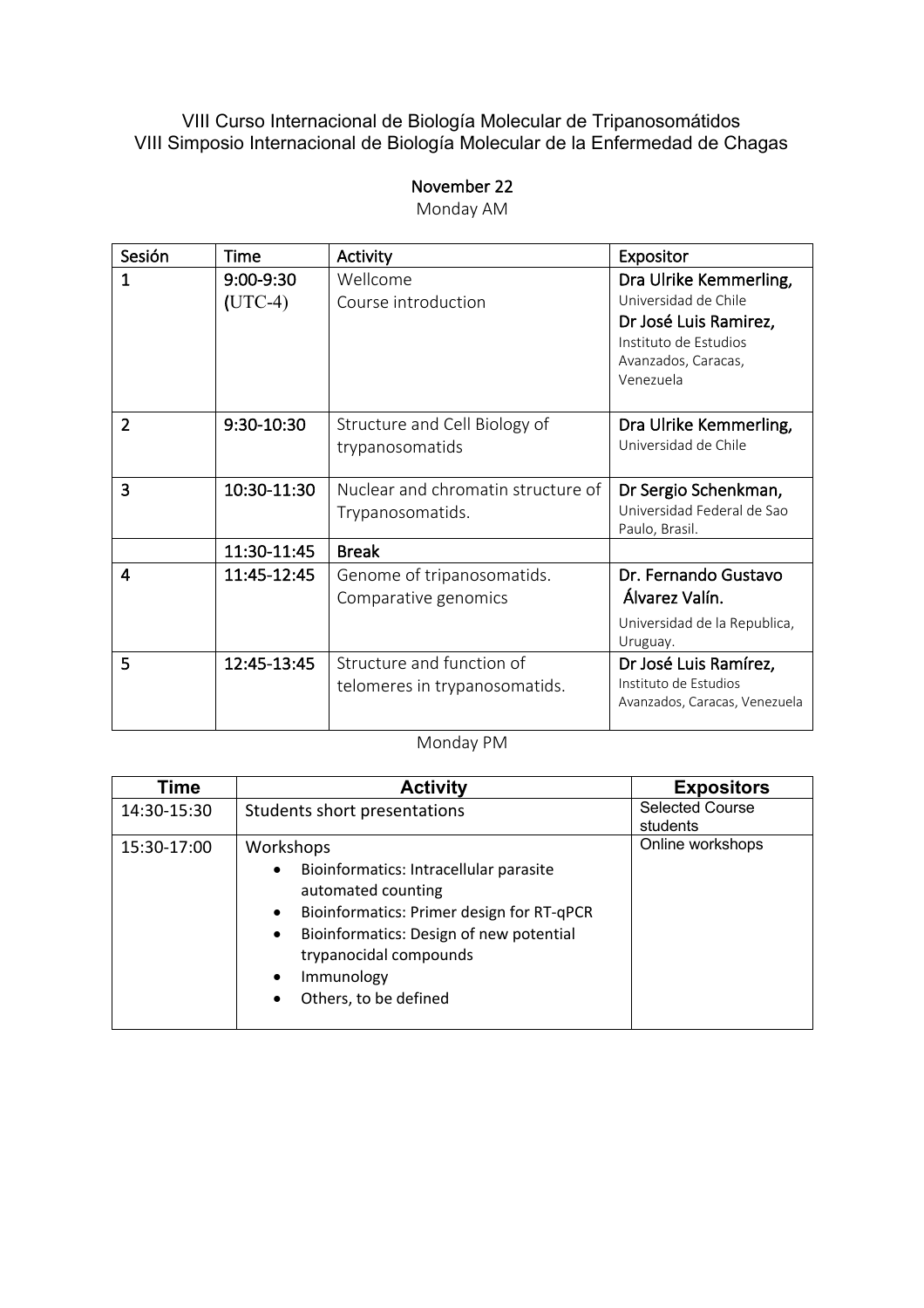### November 23

|    | Time         | Activity                                                    | Expositor                                                                                  |  |
|----|--------------|-------------------------------------------------------------|--------------------------------------------------------------------------------------------|--|
| 6  | 8:30-9:30    | Genomic analysis and gene<br>expression in trypanosomatids. | Dr. Carlos Alberto<br>Robello<br>Instituto Pasteur,<br>Montevideo, Uruguay                 |  |
| 7  | $9:30-10:30$ | Cell cycle and DNA replication in<br>trypanosomatids.       | María Carolina Elias<br>Instituto Butantan, Sao Paulo,<br><b>Brasil</b>                    |  |
|    | 10:30-10:45  | <b>Break</b>                                                |                                                                                            |  |
| 8  | 10:45-11:45  | DNA repair in trypanosomatids.                              | Dr. Carlos Renato<br>Machado<br>Universidad de Minas Gerais, Belo<br>Horizonte, Brasil     |  |
| 9  | 11:45-12:45  | Transcription in trypanosomatids.                           | Dr. Esteban Carlos Serra,<br>Instituto de Biología Molecular<br>de Rosario, UNR, Argentina |  |
| 10 | 12:45-13:45  | Traduction in trypanosomatids.                              | Dr. Sergio Schenkman,                                                                      |  |
|    |              |                                                             | Universidad Federal de Sao<br>Paulo, Brasil.                                               |  |

# Tuesday PM

| Time        | <b>Activity</b>                                                                                                                                                                                                                                                                                     | <b>Expositors</b>                  |
|-------------|-----------------------------------------------------------------------------------------------------------------------------------------------------------------------------------------------------------------------------------------------------------------------------------------------------|------------------------------------|
| 14:30-15:30 | Students short presentations                                                                                                                                                                                                                                                                        | <b>Selected Course</b><br>students |
| 15:30-17:00 | Workshops<br>Bioinformatics: Intracellular parasite<br>$\bullet$<br>automated counting<br>Bioinformatics: Primer design for RT-qPCR<br>$\bullet$<br>Bioinformatics: Design of new potential<br>$\bullet$<br>trypanocidal compounds<br>Immunology<br>$\bullet$<br>Others, to be defined<br>$\bullet$ | Online workshops                   |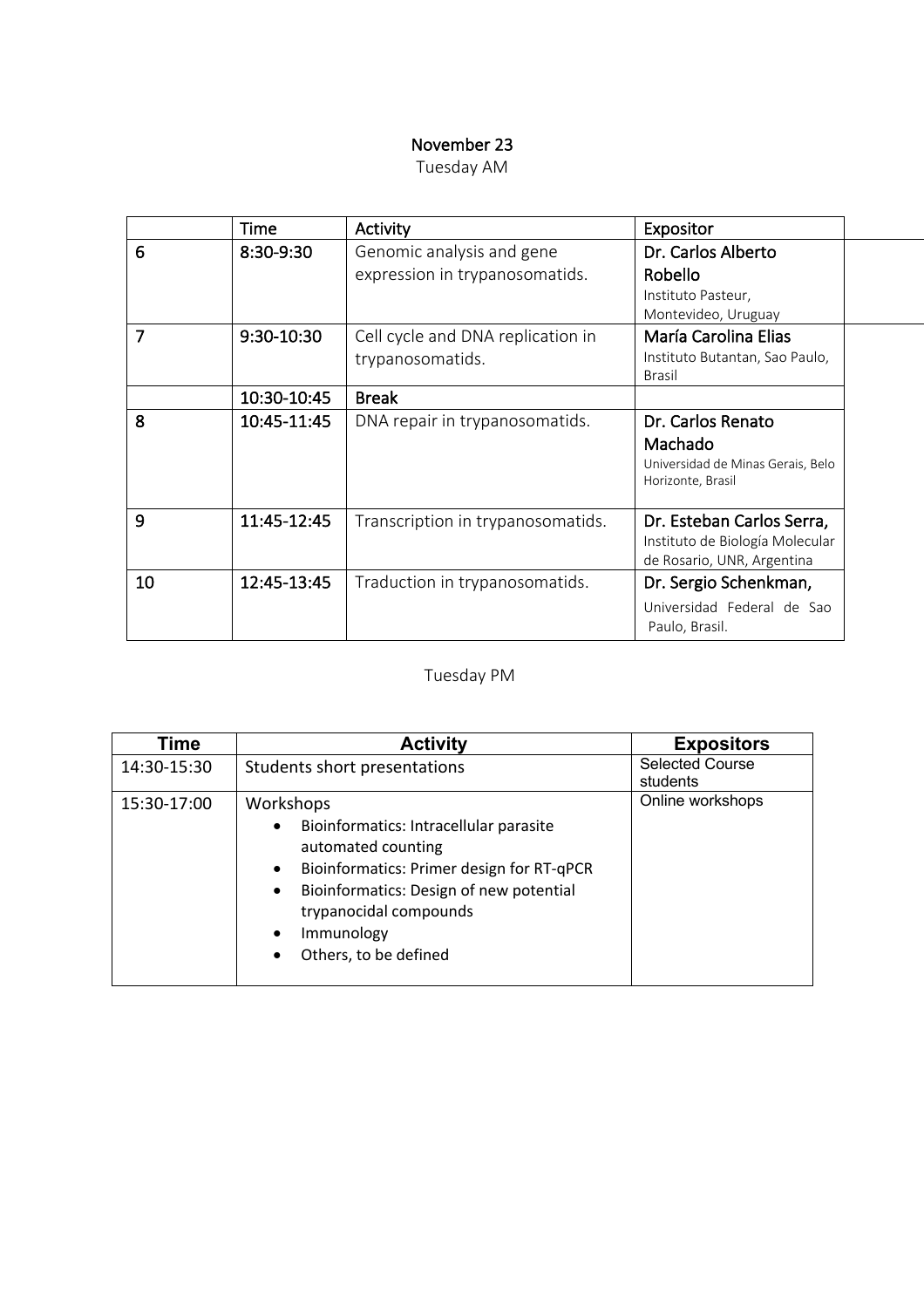## November 24

Wednesday AM

|    | <b>Time</b> | Activity                                                                                | Expositor                                                                                                                               |
|----|-------------|-----------------------------------------------------------------------------------------|-----------------------------------------------------------------------------------------------------------------------------------------|
| 11 | 8:30-9:30   | Molecular typing and                                                                    | Dr. Alejandro Schijman                                                                                                                  |
|    |             | classification of trypanosomatids                                                       | Instituto de Investigaciones<br>en Ingeniería Genética y<br>Biología Molecular "Dr                                                      |
|    |             |                                                                                         | Héctor Torres", Argentina                                                                                                               |
| 12 | 9:30-10:30  | Signal transduction in<br>trypanosomatids                                               | Dr. Guillermo Alonso<br>Instituto de Investigaciones<br>en Ingeniería Genética y<br>Biología Molecular "Dr<br>Héctor Torres", Argentina |
|    | 10:30-11:00 | <b>Break</b>                                                                            |                                                                                                                                         |
| 13 | 10:45-11:45 | Host-parasite interactions: Cell<br>Invasion of Trypanosoma cruzi<br>and Leishmania sp. | Dra. Adriana Parodi<br>Universidad de la Republica,<br>Uruguay. Instituto Pasteur de<br>Montevideo, Uruguay                             |
| 14 | 11:45-12:45 | Host-trypanosome interactions:<br>Immune response against<br>trypanosomatids            | Dra Karina Gómez<br>Instituto de Investigaciones<br>en Ingeniería Genética y<br>Biología Molecular "Dr<br>Héctor Torres", Argentina     |
| 15 | 12:45-13:45 | Small RNAs in tripanosomatids                                                           | Dr. Carlos Alberto<br>Robello<br>Instituto<br>Pasteur,<br>Montevideo, Uruguay                                                           |

Wednesday PM

| Time        | <b>Activity</b>                                                           | <b>Expositors</b>                  |
|-------------|---------------------------------------------------------------------------|------------------------------------|
| 14:30-15:30 | Students short presentations                                              | <b>Selected Course</b><br>students |
|             |                                                                           |                                    |
| 15:30-17:00 | Workshops                                                                 | Online workshops                   |
|             | Bioinformatics: Intracellular parasite<br>$\bullet$<br>automated counting |                                    |
|             | Bioinformatics: Primer design for RT-qPCR<br>$\bullet$                    |                                    |
|             | Bioinformatics: Design of new potential<br>$\bullet$                      |                                    |
|             | trypanocidal compounds                                                    |                                    |
|             | Immunology<br>$\bullet$                                                   |                                    |
|             | Others, to be defined                                                     |                                    |
|             |                                                                           |                                    |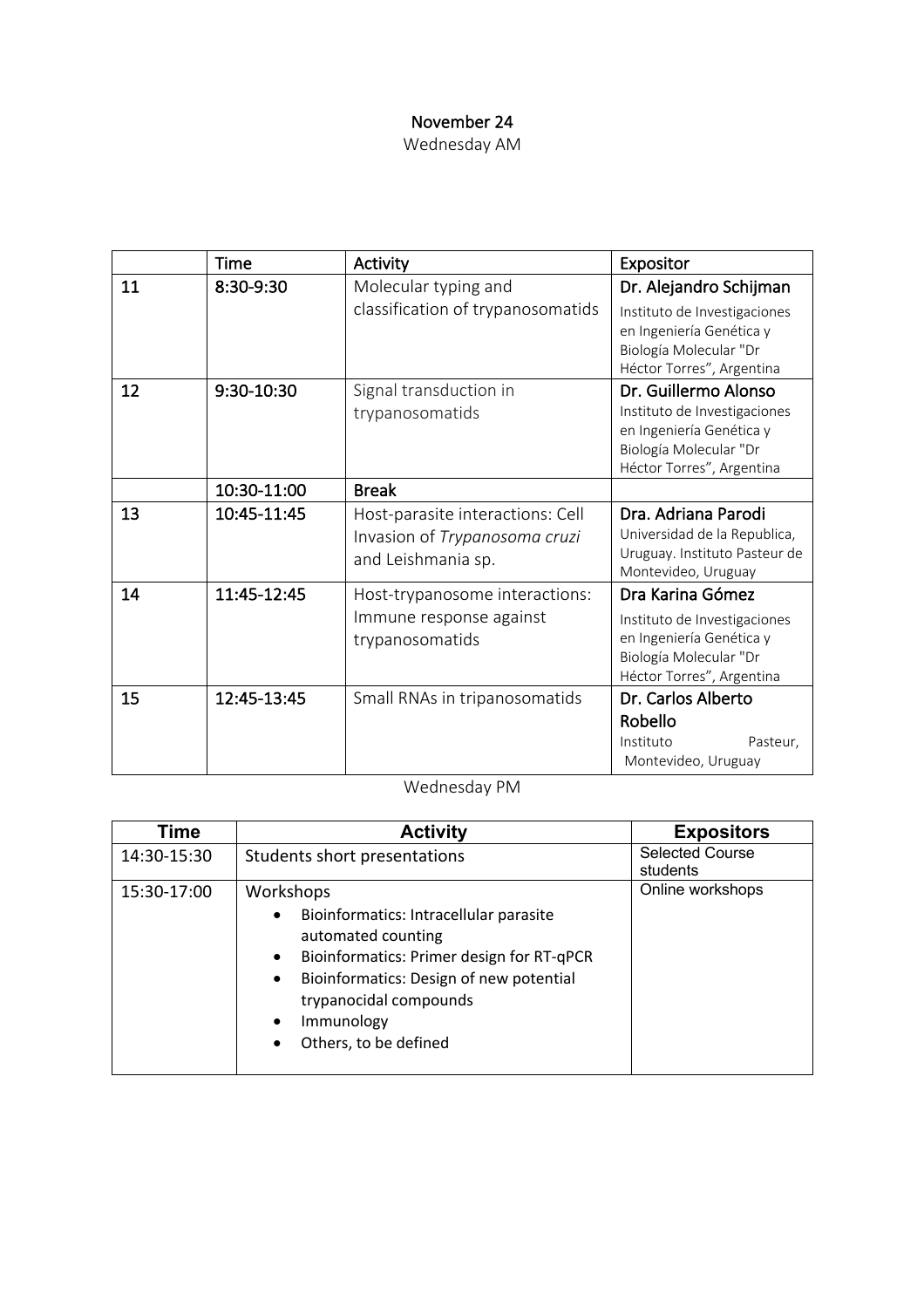## November 25

|    | Time        | Activity                                                             | Expositor                                                                                      |
|----|-------------|----------------------------------------------------------------------|------------------------------------------------------------------------------------------------|
| 16 | 8:30-9:30   | Regulation of gene expression in<br>trypanosomatids                  | Dra. Andrea Ávila<br>Instituto Carlos Chagas<br>Fiocruz-Paraná, Curitiba,<br>Brasil.           |
| 17 | 9:30-10:30  | Host-trypanosome interactions:<br>Tissue invasión of tripanosomatids | Dr. Christian Castillo<br>Universidad de Chile                                                 |
|    | 10:30-11:00 | <b>Break</b>                                                         |                                                                                                |
| 18 | 11:00-11:45 | Metabolism in trypanosomatids                                        | Dr. Ariel Silber                                                                               |
|    |             |                                                                      | Department of Parasitology,<br>Institute of Biomedical<br>Sciences, University of São<br>Paulo |
| 19 | 11:45-12:30 | Development of anti-                                                 | Dr. Claudio Olea Azar                                                                          |
|    |             | trypanosomatid agents                                                | Universidad de Chile                                                                           |
| 20 | 12:30-13:15 | Drug resistance mechanisms in<br>trypanomatids: Genome plasticity    | Dr. Omar Triana<br>Universidad de Antioquia,<br>Medellín, Colombia                             |
| 21 | 13:15-14:00 | Drug resistance mechanisms in                                        | Dr. Juan Diego Maya                                                                            |
|    |             | trypanosomatids: Detoxification<br>systems in trypanosomatids        | Universidad de Chile.                                                                          |

## Thursday PM

| Time        | <b>Activity</b>                                                                                                                                                                                                                                                                                     | <b>Expositors</b>                  |
|-------------|-----------------------------------------------------------------------------------------------------------------------------------------------------------------------------------------------------------------------------------------------------------------------------------------------------|------------------------------------|
| 14:30-15:30 | Students short presentations                                                                                                                                                                                                                                                                        | <b>Selected Course</b><br>students |
| 15:30-17:00 | Workshops<br>Bioinformatics: Intracellular parasite<br>$\bullet$<br>automated counting<br>Bioinformatics: Primer design for RT-qPCR<br>$\bullet$<br>Bioinformatics: Design of new potential<br>$\bullet$<br>trypanocidal compounds<br>Immunology<br>$\bullet$<br>Others, to be defined<br>$\bullet$ | Online workshops                   |